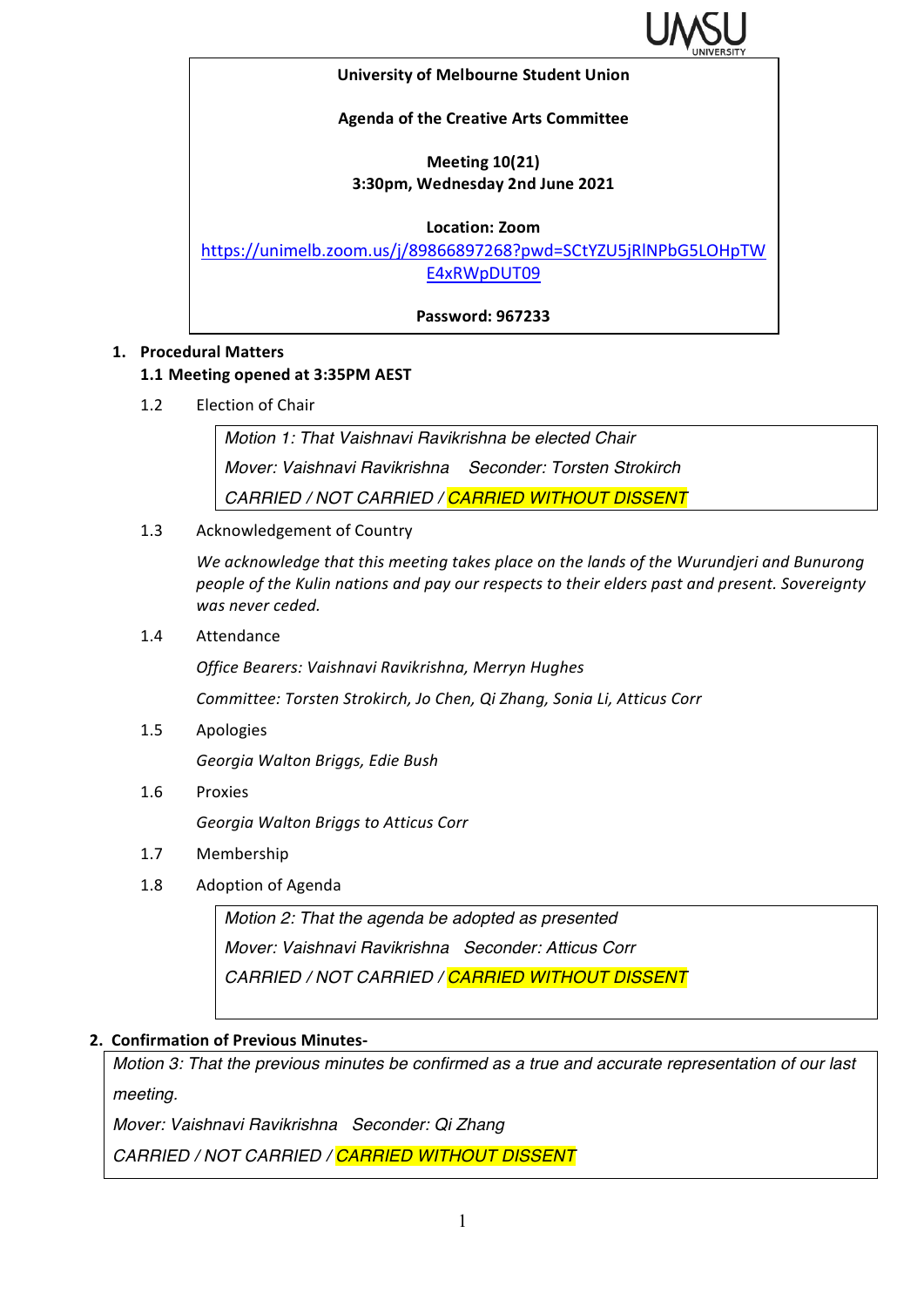### **3. Matters Arising from the Minutes**

**4. Correspondence**

## **5. Creative Arts Office Report**

- Welcome to Mudfest party
	- $\circ$  IRL had to unfortunately be postponed due to the announced lockdown in Victoria
	- $\circ$  We still ran an online zoom party on Tues 1<sup>st</sup> June and there was a great turn out! We
		- had about 40 people come along for half info/half speed-friending event
- **Mudfest** 
	- $\circ$  We launched our grant and mentorship program for artists (deadlines in mid-June)
	- Round 2 grant application issue
		- $\circ$  We were informed that one of the successful grant applicants from round 2 was planning to use the received funds for something other than their creative project which goes against our T&Cs
		- $\circ$  We consulted Goldie and UMSU Legal and were provided with an email template to contact them
		- $\circ$  The situation is evolving, we are yet to receive any response from them
		- $\circ$  Qi wanted to know how we found out

| <b>Applicant</b>       | <b>Project Title</b>                                         | <b>Artform</b>                         | <b>Amount</b><br><b>Requested</b> | <b>Attachments</b>                            |
|------------------------|--------------------------------------------------------------|----------------------------------------|-----------------------------------|-----------------------------------------------|
| <b>Holly Block</b>     | Techno-<br>Romance                                           | Digital Photography and<br>performance | \$500.00                          | Application<br>1.<br>form                     |
| <b>Eric Tian</b>       | Humans of<br>UniMelb                                         | Film                                   | \$240.00                          | Application<br>1.<br>form                     |
| Patrick O-<br>Luanaigh | <b>Break</b>                                                 | Dance                                  | \$500.00                          | Application<br>1.<br>form                     |
| Lotte Beckett          | Club Nite                                                    | <b>Performing Arts</b>                 | \$500.00                          | Application<br>1.<br>form<br>Artist CVs<br>2. |
| Acacia<br>Nettleton    | 2021 Janet<br>Clarke Hall<br>Play: The<br>Workscheme<br>Wars | Theatre                                | \$500.00                          | Application<br>1.<br>form                     |
|                        |                                                              | Total                                  | \$2,240.00                        |                                               |

# **6. Grant Applications**

Holly Block:

- Vaishnavi explained that Holly has recently been re-enrolled in her course which means we can consider her application
- Torsten found Holly's point about presenting her work alongside internationally renowned artists and wanting funds to enable them to meet the same high standard very convincing
- Jo asked if it's common for students to receive funding even if their project takes place off campus and Vaishnavi explained it is.

Eric Tian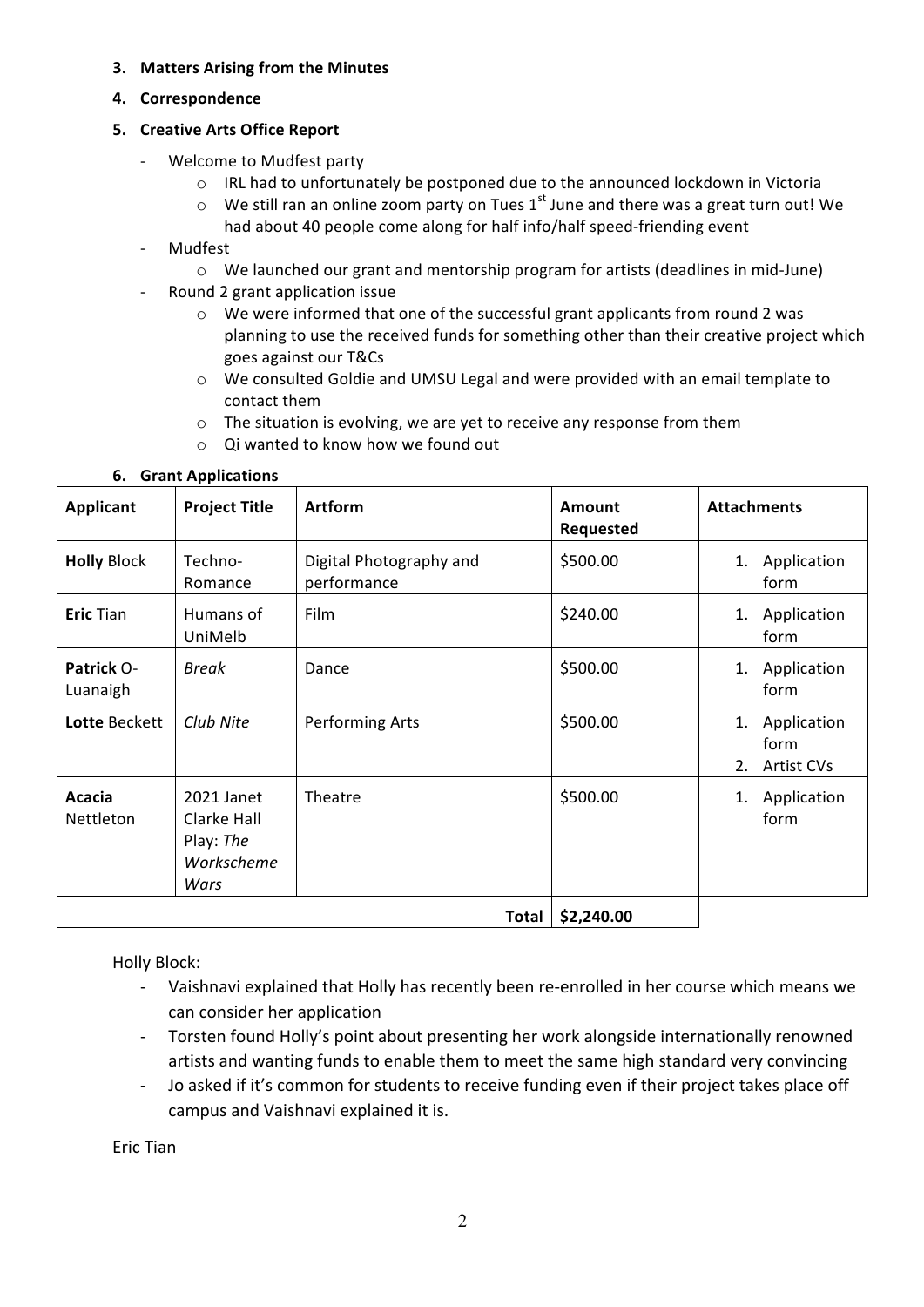- Sonia identified a discrepancy between the amount Eric requested and the amount the tripod costs - Vaishnavi realised the remaining funds would go towards shipping costs which Eric should have declared in his application but at least he provided the link to the tripod he is intending to purchase.
- Qi noted that the project seems less urgent compared to Holly's application
- Vaishnavi agreed wit Qi but also acknowledged that the grants can go towards any kind of project or period of creative development

# Patrick O'Luanaigh

- Vaishnavi clarified that this is a mudfest project and there are mudfest grants available
- Patrick would still be eligible to apply for a mudfest artist grant
- Torsten thought it was a very well written application and commended Patrick on his consideration of the accessibility measures
- Vaishnavi appreciated that Patrick provided links to previous works
- Vaishnavi detailed how the funds would go towards set production and materials
- Atticus inquired how Patrick would build the set Vaishnavi detailed that his father who works in carpentry would assist him
- Qi wondered whether Patrick could acquire any materials for free from UHT
- Vaishnavi stated she thought the lighting design and associated may not be necessary

# Lotte Beckett

- Merryn loved the project but was not so impressed with the provided funding information as there were discrepencies between the budget table in this application and their application for the mudfest specific artist grants
- Torsten identified lack of clarity of how many people involved are current students vs. alumni
- Torsten wondered whether funding printing costs was smart especially seeing as the applicants acknowledged they may not need to print as everything might be online
- Merryn agrees that she'd feel hesitant to fund printing costs
- Vaishnavi agreed with Merryn's suggestion to fund less than the requested amount perhaps \$300 to cover production costs for set pieces

### Acacia

- Many committee members were really impressed by the quality and detail of this application
- Vaishnavi would have liked more detail on what exactly funds allocated for access would be used for
- Torsten and Atticus questioned the necessity to buy new costumes seeing it's a show about college students, they could use their own uniforms?

Final review